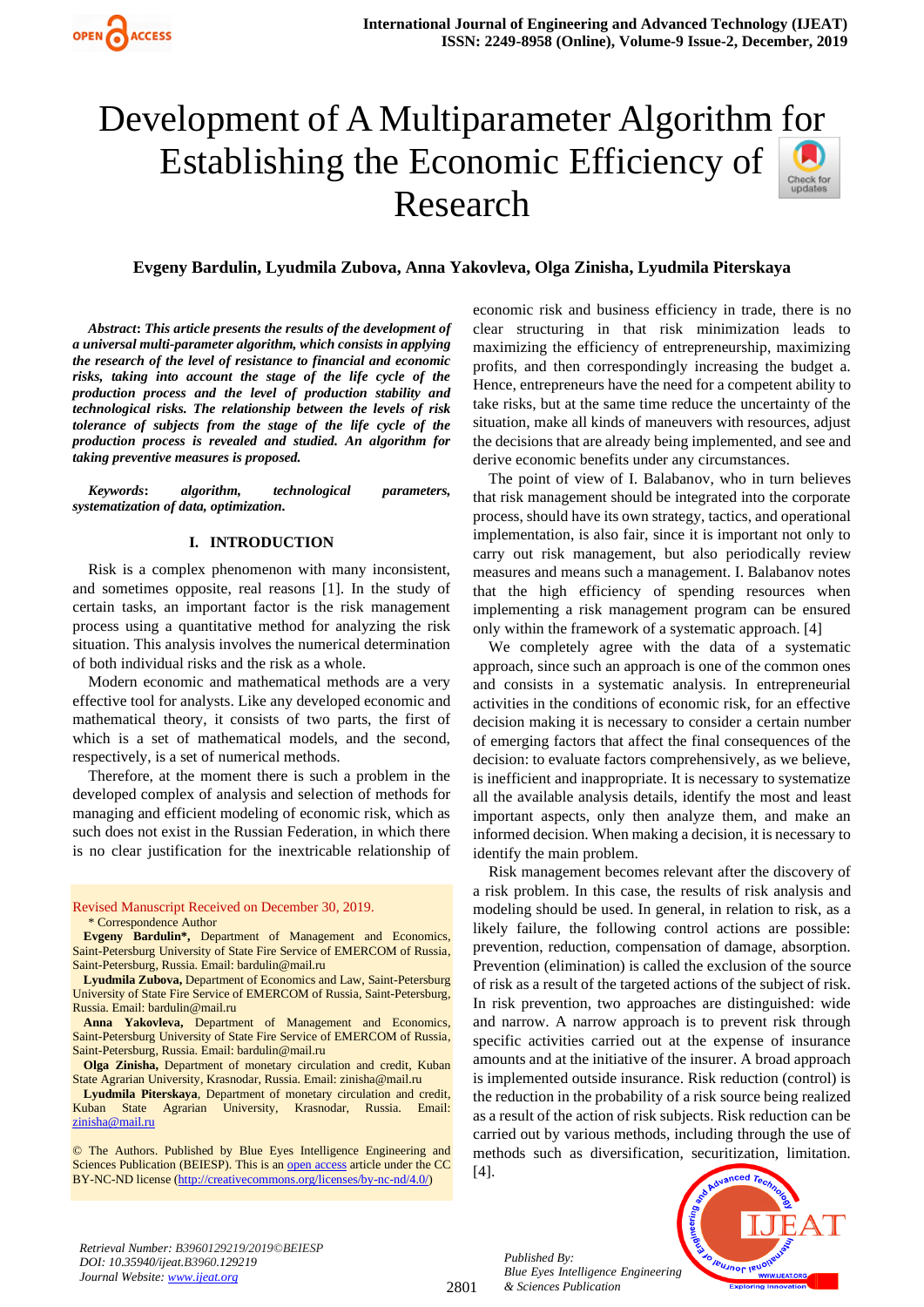### **II. MATERIALS AND METHODS**

Risks are classified by subjects, types and manifestations.

A risk subject is a legal or natural person who is consciously in a risk situation. Usually there are three subjects of entrepreneurial risk:

1) manufacturing enterprises;

2) individuals (individuals, recipients of income);

3) other entities (organizations of the non-productive sphere of activity, including government bodies).

A type of entrepreneurial risk is a grouping of situations that are close in terms of risk awareness and behavior in risk situations. In the modern economic literature, there are significant disagreements on the number of types of risk.

Some classifications provide up to ten to thirteen different types of entrepreneurial risks. With all the variety of approaches to risk classification, several main types can be distinguished:

- production (net);
- investment and innovative;
- financial;
- commodity;
- complex;
- banking.

The latter type of risks is singled out in a separate position due to the importance and specificity of its individual manifestations, however, it is sometimes investigated among financial risks. We believe that under the conditions of economic risk, the subject behaves as follows: for starters, the level of risk is determined: low, medium or high, potential losses or potential profits are assumed, all information received and available is analyzed and a considered, balanced decision is made, as a result of which consequences in the form of a positive or negative outcome.

And in order to have a lower risk level, it is necessary to conduct a more systematic analysis: qualitative and quantitative.

Risk analysis is divided into two mutually complementary types: qualitative, the main task of which is to identify risk factors and circumstances leading to risk situations, and quantitative, which allows calculating the sizes of individual risks and the risk of the project as a whole. [9]

I. Lukasevich believes that modeling a risky situation is a series of numerical experiments designed to obtain empirical estimates of the degree of influence of various factors (initial values) on some results (indicators) that depend on them. I. Lukasevich breaks up the simulation experiment into the following stages:

1. Setting the relationship between the source and output indicators in the form of a mathematical equation or inequality.

2. Setting the laws of probability distribution for the key parameters of the model.

3. Carrying out computer simulation values of the key parameters of the model.

4. Calculation of the main characteristics of the distributions of the initial and output indicators.

5. Analysis of the results and decision making.

The results of a simulation experiment can be supplemented by statistical analysis, as well as used to build predictive models and scenarios. [6]

Thus, we conclude that risks can be modeled in different

*Retrieval Number: B3960129219/2019©BEIESP DOI: 10.35940/ijeat.B3960.129219 Journal Website[: www.ijeat.org](http://www.ijeat.org/)*

ways, which we see from various information sources, but the essence, as we consider it alone, is this: first of all, determining the level of risk, analyzing everything related to awareness, weighing the possibility of prevailing loss or profit, and only then the adoption of repeatedly considered management decisions, which results in a positive or negative outcome. Whether it is a positive outcome or a negative one, the result should be recorded for the company's own statistics. Contrary to popular belief, recently risk has been most often understood in several different aspects: risk as opportunity, risk as danger or threat, risk as uncertainty.

#### **III. RESULT AND DISCUSSION**

Risk as an opportunity is based on the concept of the relationship between risk and profitability. The higher the risk, the higher the potential income, but also the higher the probable losses. In this sense, risk management means using the technique of maximizing income while limiting or minimizing losses.

Risk as a danger or threat is the most commonly used concept. In the framework of this approach, negative events are considered, such as financial losses, fraud, theft, reputation threat, damage or bankruptcy, participation in lawsuits, etc. From the point of view of this concept, risk management means the technique of reducing the likelihood of undesirable events or the complete collapse of an organization using a number of measures that require a reasonable cost.

The third point of view is the most academic. In its framework, risk is considered as uncertainty. She appeals to such a theoretical concept as the probabilistic distribution of possible outcomes (positive and negative). From this point of view, risk management has as its subject the reduction of the variance between expected outcomes and actual results.

Based on the proposed definition of risk, approach and indicators for assessing risks, results and the effectiveness of their consequences, we propose two reciprocal indicators that allow us to reflect the level of risks and risk tolerance of the business entity, respectively. The first indicator, the level of risk or risk intensity (Ur), reflects in value form the total value of the risk price (RR) and the costs of its consequences (IR) per unit cost unit of equity (IC) and can be expressed by the following formalization:

Risk level = 
$$
\frac{\text{Risk cost} + \text{Cost Effects of Risk}}{\text{Own funds}}
$$

$$
(1)
$$

or formalization

 $\frac{1}{p} = \frac{1}{CV}$  $Y_{p} = \frac{CR + I_{p}}{CK}$ (2)

The second indicator of risk tolerance  $(R_{ust})$  allows you to express risk tolerance. Its economic content consists in the reflection of the covering by own means of an economic entity in terms of value expressed as the aggregate of the price of risk  $(CR)$  and the costs of its consequences  $(I_p)$ .

*Published By: Blue Eyes Intelligence Engineering & Sciences Publication* 

2802

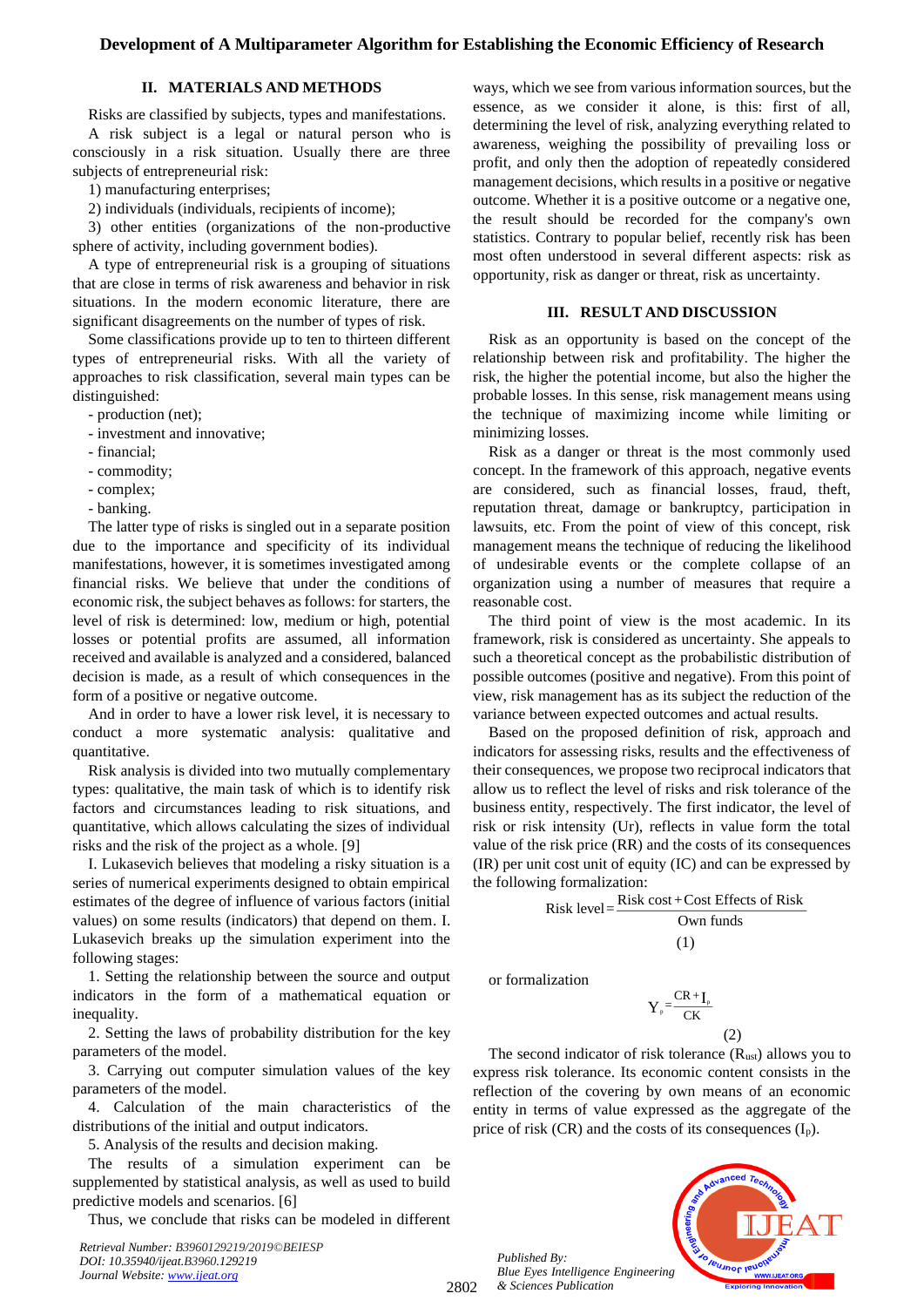

The risk tolerance indicator can be expressed as follows

$$
R_{\text{ust}} = \frac{CK}{CR + I_{\text{p}}}(3)
$$

Thus, the indicators of risk tolerance and the level of risk of an economic entity are interdependent and are inversely related to each other.

$$
Y_{\rm p} = \frac{1}{R_{\rm ust}}\tag{4}
$$

respectively in expanded form

$$
\frac{CR + I_{P}}{CK} = \frac{CK}{CR + I_{P}}
$$
\n(5)

In economic theory, a number of indicators have already been built on the basis of this approach. So, the indicator of financial autonomy or financial independence (such indicators are often called financial ratios in scientific sources) measures the amount of equity and borrowed capital of an economic entity and is defined as

$$
Automomy indicator = \frac{Equity}{Borrowed capital}
$$

$$
(6)
$$

characterizes the degree of freedom, the independence of the organization from external loans - the lower its value, the more loans an entity has, and therefore the higher the risk of insolvency and the potential occurrence of a monetary deficit (bankruptcy). It is easy to see that the proposed indicator of risk tolerance (2) and the well-known indicator of financial autonomy, each in its content, carry signs of risk assessment. In this sense, the risk tolerance indicator acts as a general indicator with respect to the indicator of financial independence, since it allows one to evaluate risk tolerance theoretically and practically for any type of activity. In fact, if in the indicator of risk tolerance the denominator of the aggregate price of risk and the costs of its consequences is replaced by borrowed capital, then we obtain the indicator of financial autonomy as a private indicator characterizing financial stability, a more general indicator of risk tolerance.

The results of practical application in the form of calculations performed according to these formulas are presented in table 1.

|  |  |  |  |  |  |  |  | As you can see, the indicator of financial autonomy |
|--|--|--|--|--|--|--|--|-----------------------------------------------------|
|--|--|--|--|--|--|--|--|-----------------------------------------------------|

**Table - I: Assessing the maximum possible risk tolerance of an economic entity with five expert alternatives**

| N <sub>0</sub>   | Indicators                                                                                | Expert 1     | Expert 2      | Expert 3   | Expert 4   | Expert 5   |
|------------------|-------------------------------------------------------------------------------------------|--------------|---------------|------------|------------|------------|
| 1.               | $P_f$ – (forecast) profit of the<br>consequences of the<br>implementation of the decision | 2 0 50 0 000 | 2 2 6 5 0 0 0 | 1 825 000  | 815 000    | 1 615 000  |
| 2.               | $Sr$ – sales revenue                                                                      | 3 000 000    | 3 200 000     | 2 900 000  | 1 900 000  | 3 100 000  |
| 3.               | $CR - \text{costs incurred by the entity}$<br>in making a risk decision                   | 1 000 000    | 1 100 000     | 1 100 000  | 1 050 000  | 1 500 000  |
| $\overline{4}$ . | $IN_{\alpha}$ – other income related to<br>risk                                           | 100 000      | 200 000       | 50 000     | 35 000     | 25 000     |
| 5.               | $E_{ot}$ – other expenses related to<br>risk                                              | 50 000       | 35 000        | 25 000     | 70 000     | 10 000     |
| 6.               | A - admission / liquid assets                                                             | 4 500 000    | 4 500 000     | 4 500 000  | 4 500 000  | 4 500 000  |
| 7.               | $E -$ equity                                                                              | 10 000 000   | 10 000 000    | 10 000 000 | 10 000 000 | 10 000 000 |
| 8.               | $R_1$ – risk level                                                                        | 0,230        | 0,250         | 0,250      | 0,248      | 0.335      |
| 9.               | $R_{max}$ – maximum risk tolerance                                                        | 9,52         | 8,81          | 8.88       | 8.93       | 6.58       |

Thus, the level of maximum possible risk tolerance of the fifth expert is 6.58, and the first 9.52. This is due to lower costs for the implementation of the decision, because the equity of the subject allows you to take this risk. The price of risk directly affects the cost of risk and, accordingly, the level of risk for a given organization (system).

The risk levels of alternatives of the first, second and fourth experts reach values of 0.23 and 0.25, which refers to low risks and are recommended for implementing the solution. The fifth expert's alternative is evaluated as an average risk level of 0.34 and requires a probability of suppression of 0.82. Risks of the fifth and ninth levels require approaches to minimize risks, "embed" the risk of insurance costs in the aggregate cost, which in turn will reduce the risk itself due to narrowing the scope of uncertainty.



- R&D Life Cycle on TTT - - risk tolerance level

**Fig. 2.** Interdependence of dynamics of production and technological risk tolerance of the enterprises of performers from dynamics of financial and economic risk tolerance at certain stages of R&D

*Published By: Blue Eyes Intelligence Engineering & Sciences Publication* 



*Retrieval Number: B3960129219/2019©BEIESP DOI: 10.35940/ijeat.B3960.129219 Journal Website[: www.ijeat.org](http://www.ijeat.org/)*

2803